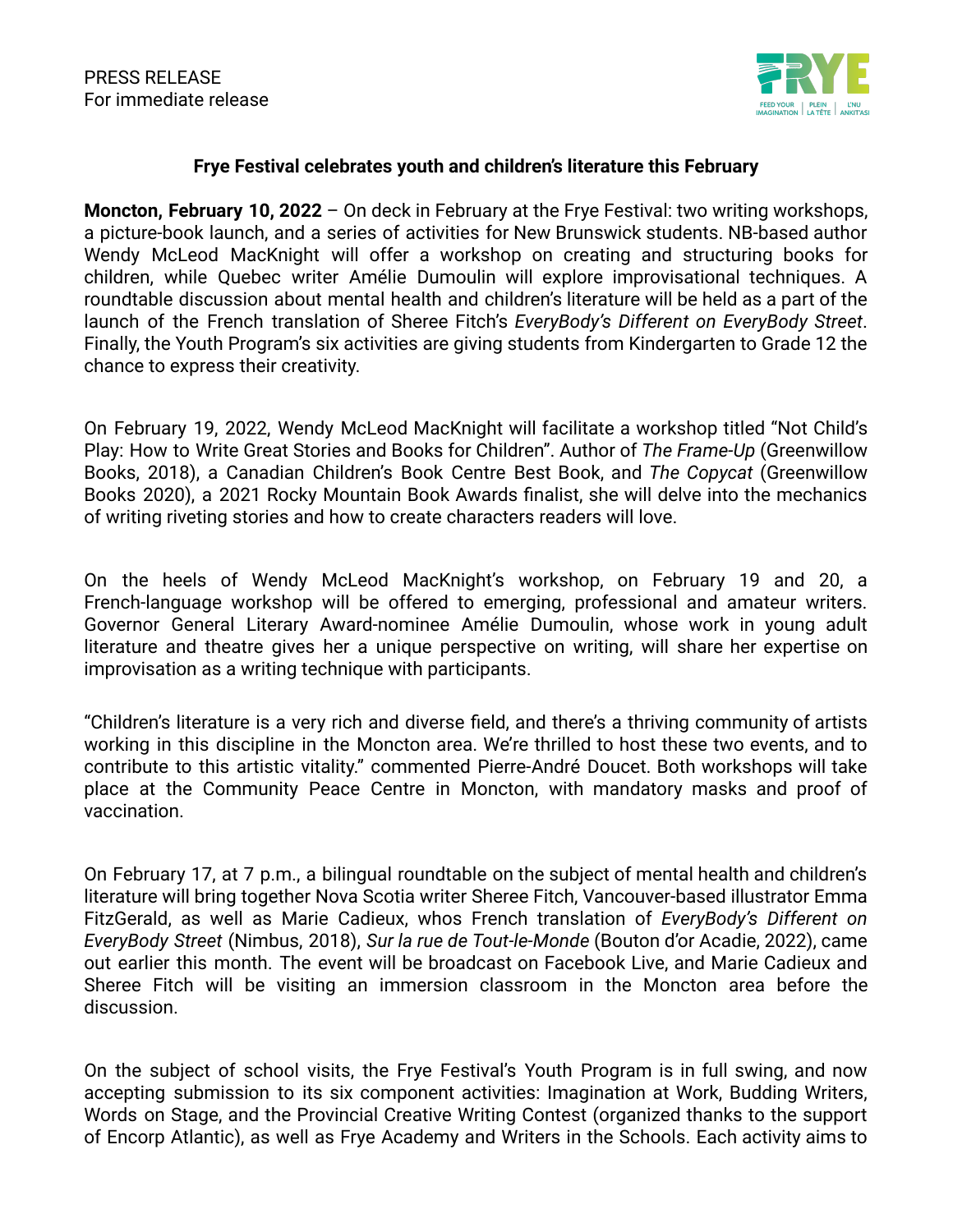

encourage creativity and imagination, reinforce literacy, and offer school children unique experiences with award-winning writers.

Frye Academy, a bilingual book club for high school students, started in the Fall of 2021 and has already elected *Les Falaises*, by Virginie De Champlain (La Peuplade, 2020) and *Bruised*, by Tanya Boteju (Simon & Schuster, 2021) as finalists of the debates, with the winning author to be revealed mid-February. In the same age group, the Provincial Creative Writing Contest will be rewarding the best works of prose and poetry, while Words on Stage will offer teens the opportunity to step onto a stage and share their talents with a live audience, after being coached by industry professionals.

Finally, this year, about sixty school visits will also take place all around New Brunswick, in English and in French.

Students and schools who would like to participate in the Youth Program can sign up on the Frye Festival's website, or by contacting Youth and Community Programs Coordinator Vanessa Chiasson ([youth.jeunes@frye.ca\)](mailto:youth.jeunes@frye.ca) before March 1, 2022.

More information about these upcoming events are available on the Frye Festival's website at [www.frye.ca.](http://www.frye.ca/)

- 30 -

For more information:

Léonore Bailhache, Communications, Marketing, and Audience Development Manager 506-859-4389 | [communications@frye.ca](mailto:communications@frye.ca)

The Frye Festival acknowledges that the land upon which the organisation is settled and offers events is the traditional unceded territory of the Mi'kmaq People.

The Frye Festival is the largest literary event in Atlantic Canada and a bilingual celebration of books, ideas and the imagination. Amounting to ten days of festivities, the festival takes place at the end of April and unfolds in the Greater Moncton region, in neighbouring communities, and, in the case of school visits, all over the province. A yearly programming of workshops and masterclasses is offered each year outside of the festival's official programming.

Media kit available [here](https://drive.google.com/drive/folders/1XzIUtDG1NCpJNfJkg6yEaQMdiui4vx4w?usp=sharing).

● *[L'improvisation](https://www.frye.ca/atelier-avec-amelie-dumoulin) comme moyen littéraire : atelier d'écriture décomplexée*, with Amélie [Dumoulin](https://www.frye.ca/atelier-avec-amelie-dumoulin)